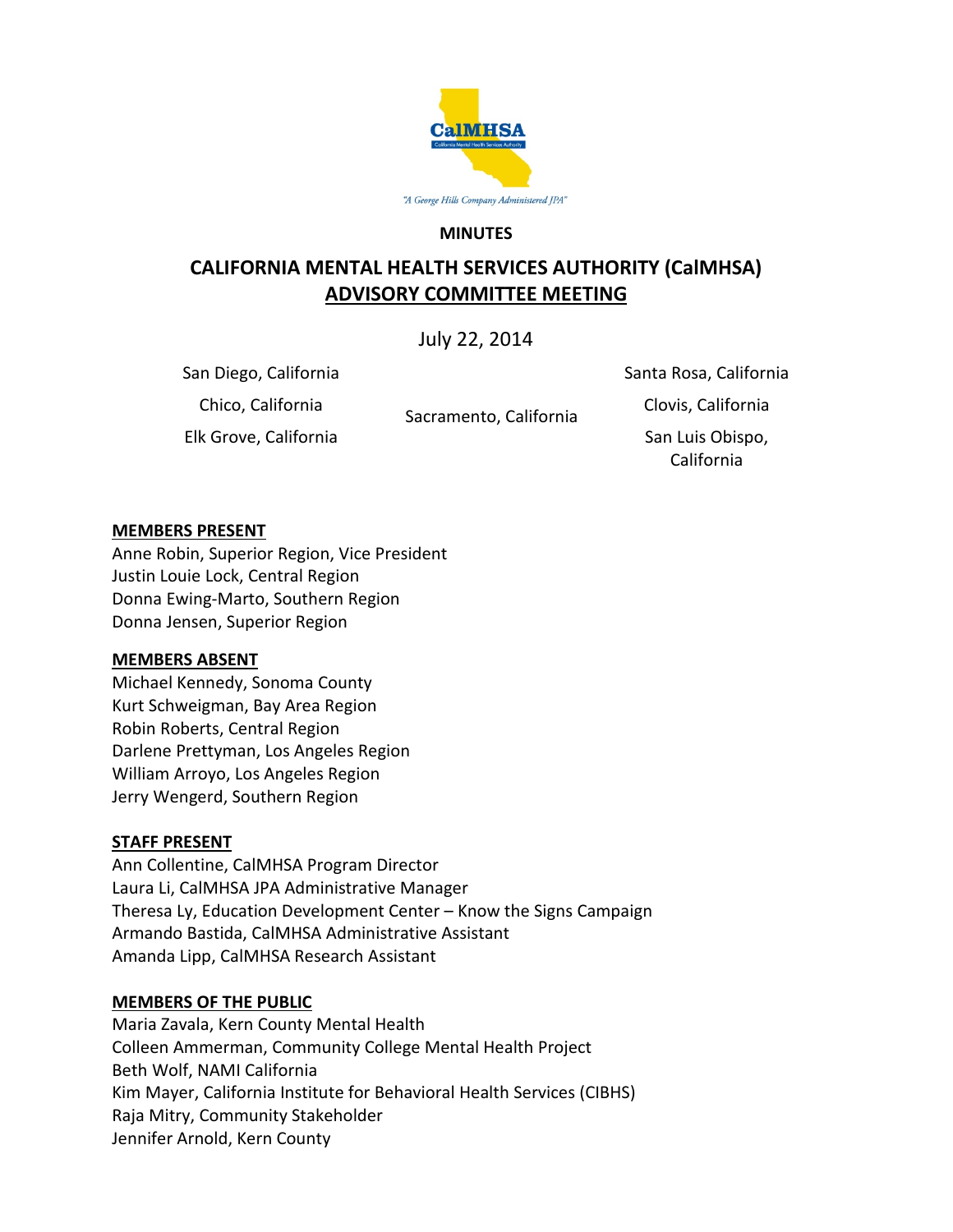Dana Stine, Tri-City Mental Health Karen Kurasaki, California Institute for Behavioral Health Services (CIBHS) Kelly Bitz

### **1. CALL TO ORDER**

Justin Louie Lock, Central Region, Advisory Committee Co-Chair, called the meeting to order at 2:04 p.m.

### **2. ROLL CALL AND PUBLIC COMMENT INSTRUCTIONS**

Laura Li, CalMHSA JPA Administrative Manager, took roll and confirmed that a quorum was not reached. The meeting will proceed, but there will be no voting measures on actionable items. Ms. Li then reviewed the public comment instructions.

| <b>Anne Robin</b>        | Absent  | <b>Michael Kennedy</b> | Absent  | <b>Kurt Schweigman</b>   | Absent  |
|--------------------------|---------|------------------------|---------|--------------------------|---------|
| <b>Justin Louie Lock</b> | Present | <b>Robin Roberts</b>   | Absent  | <b>Darlene Prettyman</b> | Absent  |
| <b>William Arroyo</b>    | Absent  | Jerry Wengerd          | Absent  | <b>Donna Ewing Marto</b> | Present |
| <b>VACANT</b>            | N/A     | Donna Jensen           | Present | <b>VACANT</b>            | N/A     |

Co-Chair Justin Louie Lock asked for introductions, first from those on the phone and then from those in the room.

### **3. INSTRUCTIONS FOR PUBLIC COMMENT AND STAKEHOLDER INPUT**

### **4. CONSENT CALENDAR**

### **A. Routine Matters**

Co-Chair Justin Louie Lock acknowledged the consent calendar. No action was taken at this time.

### *Action: Approval of the meeting minutes from the May 15, 2014 Advisory Committee Meeting.*

### *This item was not discussed, due to quorum not being reached.*

Public comment was heard from the following individual(s): *None*

### **5. STATEWIDE PEI PROGRAMS**

### **A. Draft of Phase Two Plan**

Ann Collentine, CalMHSA Program Director, provided a brief overview of the Draft of Phase Two Plan to the Committee.

Advisory Committee Members suggested that language specifically for targeted communities, such as LGBT communities, be included in the wellness and target populations. Committee members also suggested changing verbiage to appropriately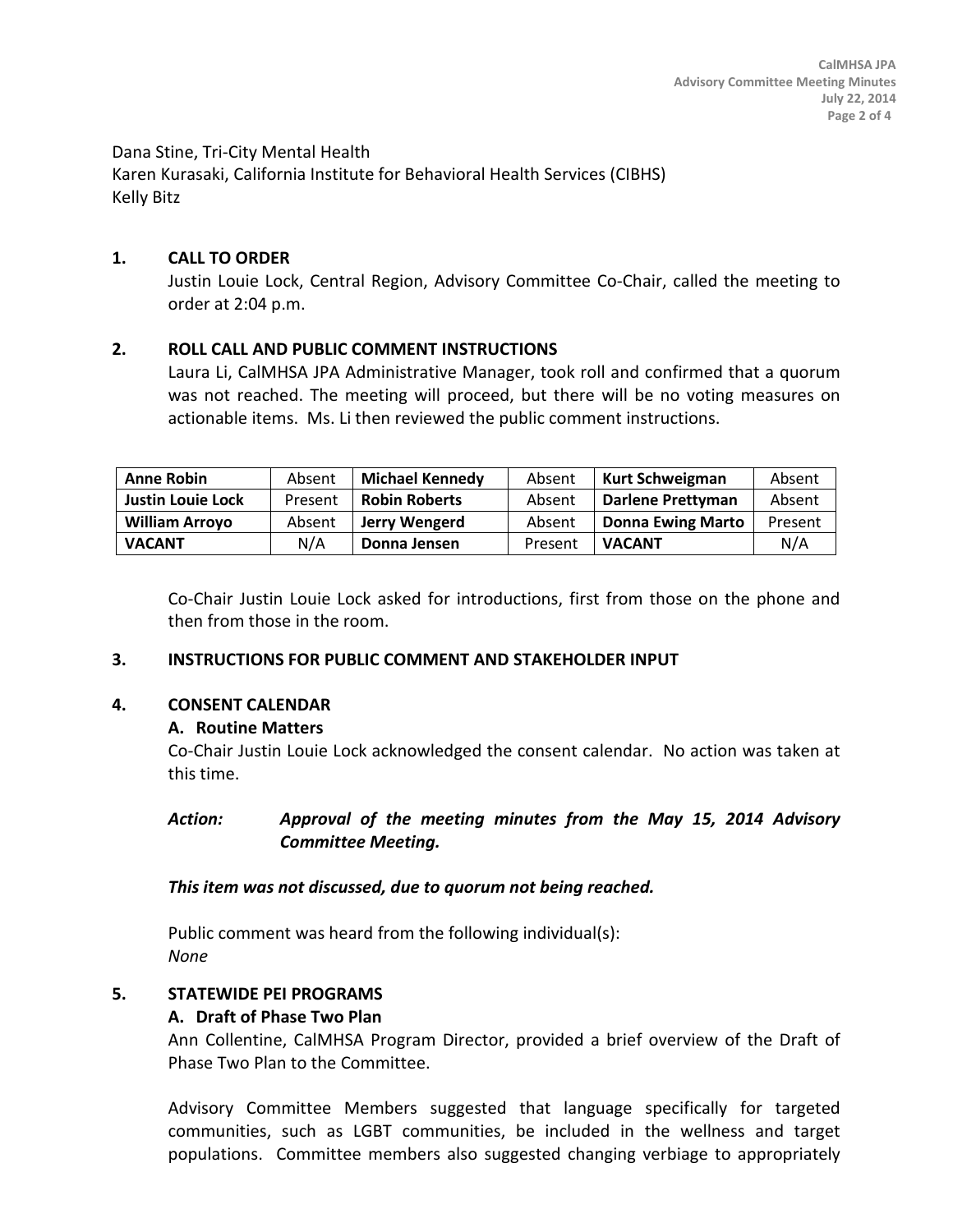address the aging population to "older adults", "aging" or even "elders". It was noted to add the change in verbiage.

Additional discussion and recommendations were made by both members and public, which included:

- Dissemination strategies and reach to illiterate populations
- Monitoring mechanism RAND Corporation
- Transitional age adults and need to differ between them and older adults
- Underserved communities Arab, Iranian, Iraq communities
- Clarification to be added to "isolation and self-stigma"

A roll call vote was taken of committee members present, asking for support to present to the CalMHSA Board. This is not an official vote as a quorum of the members was not present.

## *Action: Seek feedback and endorsement of the Draft Phase Two Sustainability Plan for CalMHSA Statewide Prevention and Early Intervention Projects.*

| <b>Anne Robin</b>        | Ave    | <b>Michael Kennedy</b> | Absent | <b>Kurt Schweigman</b>   | Absent |
|--------------------------|--------|------------------------|--------|--------------------------|--------|
| <b>Justin Louie Lock</b> | Ave    | <b>Robin Roberts</b>   | Absent | Darlene Prettyman        | Absent |
| <b>William Arroyo</b>    | Absent | Jerry Wengerd          | Absent | <b>Donna Ewing Marto</b> | Ave    |
| <b>VACANT</b>            | N/A    | Donna Jensen           | Ave    | <b>VACANT</b>            | N/A    |

*Public comment was heard from the following individual(s): None*

# **B. Update on Phase One and Board Action**

Ann Collentine, CalMHSA Program Director, provided an overview on the current status of Phase One sustainability planning. The Board did endorse the recommendation of the Advisory and Executive Committees, and did adopt the program priority for Phase One. In addition, they approved a Phase One budget of \$12.3 million at their June meeting.

### *Action: None information only.*

*Public comment was heard from the following individual(s): None*

### **6. PROGRAMS MATTERS**

### **A. Report from CalMHSA Program Director- Ann Collentine**

Ann Collentine, CalMHSA Program Director, introduced CalMHSA's new Program Manager, Theresa Ly for the Suicide Prevention initiative. She also introduced CalMHSA's new Research Assistant, Amanda Lipp who is a member of the NAMI State Board, and a recent graduate of U.C. Davis.